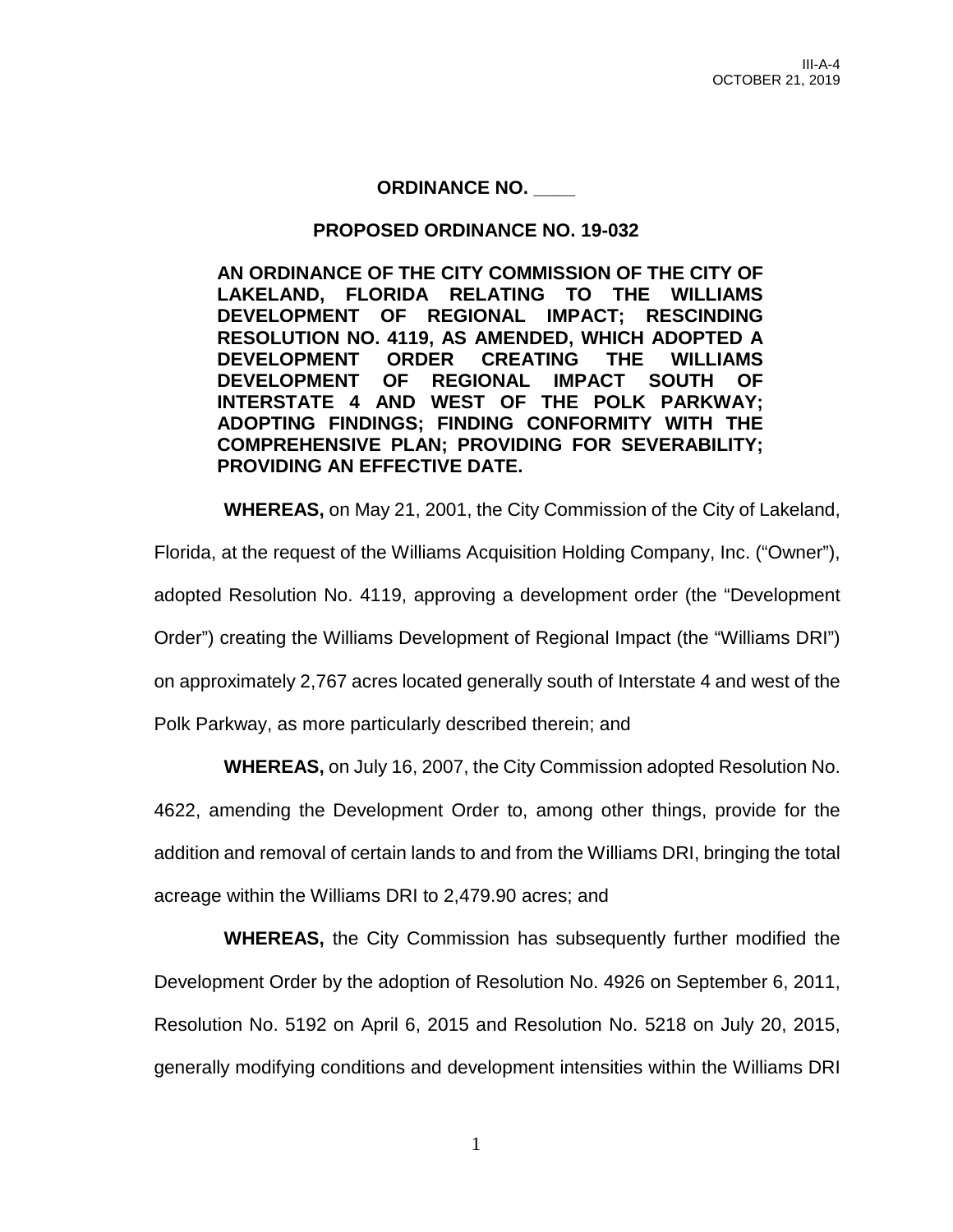(the Development Order, including all amendments thereto, shall be hereinafter referred to as the "Williams DRI Development Order, as Amended"); and

**WHEREAS,** Thomas Cloud, on behalf of and as legal representative for the Williams Acquisition Holding Company, LLC, successor to Owner, has requested by letter dated May 1, 2019 that the City Commission rescind the Williams DRI Development Order, as Amended, pursuant to Section 380.115, Florida Statutes; and

**WHEREAS,** Section 380.115, Florida Statutes, provides that, if requested by the developer or landowner, a development of regional impact development order shall be rescinded by the local government having jurisdiction upon a showing that all required mitigation related to the amount of development that existed on the date of rescission has been completed or will be completed under an existing permit or equivalent authorization issued by a governmental agency if such permit or authorization is subject to enforcement through administrative or judicial remedies; and

**WHEREAS,** contemporaneously herewith, the City Commission has adopted an amendment to the Williams Planned Unit Development Ordinance (the "Williams PUD") in order to incorporate therein all conditions previously existing within the Williams DRI Development Order, as Amended, necessary to satisfy the mitigation requirements of Section 380.115, Florida Statutes; and

**WHEREAS**, the Williams PUD, as amended, will remain in effect and will control the development of the subject property once the Williams DRI Development Order, as Amended, is rescinded; and

2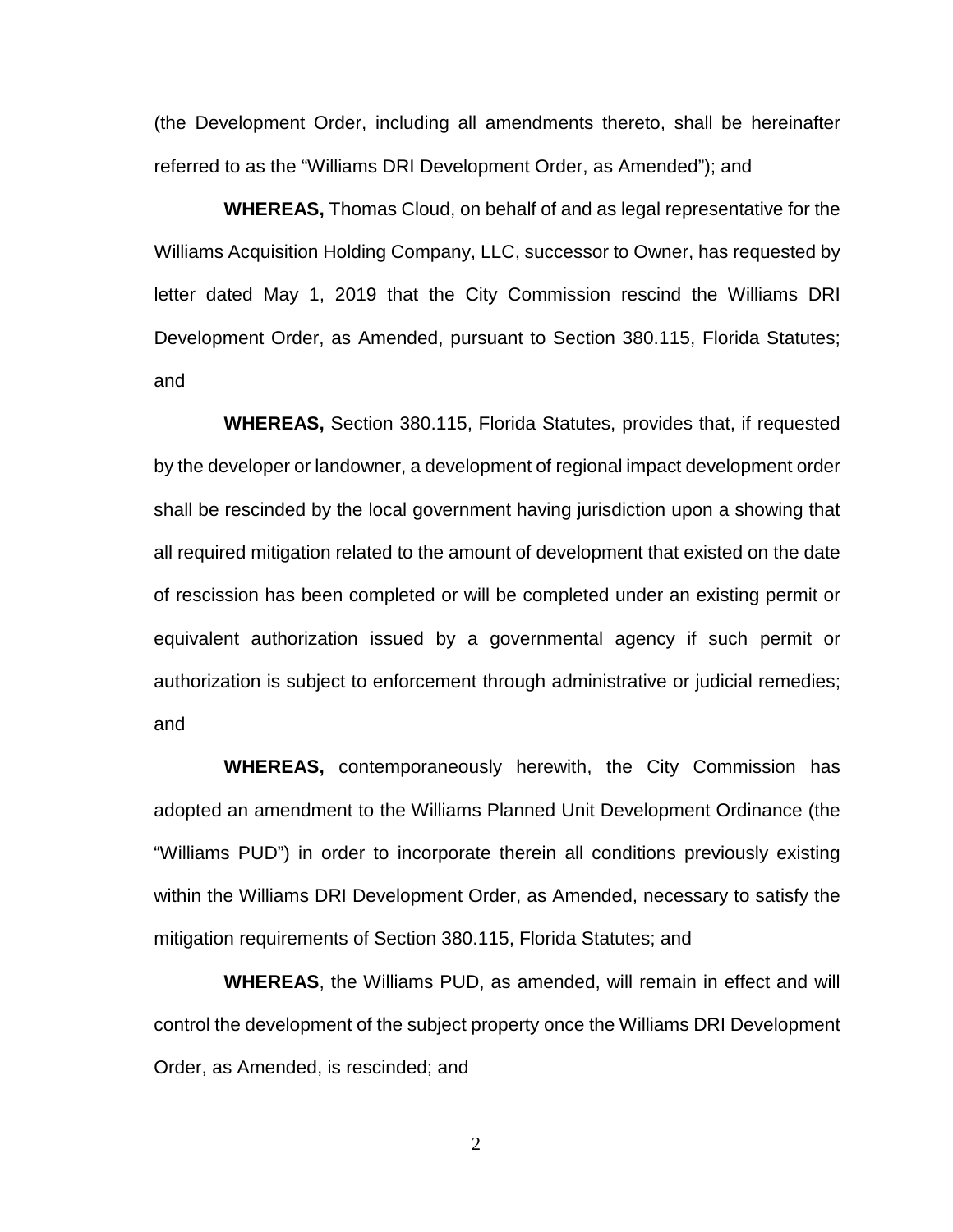**WHEREAS,** it appearing that all conditions required for the rescission of the Williams DRI Development Order, as Amended, have been satisfied and that it is otherwise consistent with the public health, safety and welfare to rescind the Williams DRI Development Order, as Amended;

## **NOW, THEREFORE, BE IT ORDAINED BY THE CITY COMMISSION OF THE CITY OF LAKELAND, FLORIDA:**

**SECTION 1.** The foregoing findings are incorporated herein by reference and made a part hereof.

**SECTION 2.** The Williams DRI Development Order, as Amended, is hereby rescinded pursuant to Section 380.115, Florida Statutes.

**SECTION 3.** The City Commission does hereby expressly find that the provisions of this Ordinance are in conformity with the Comprehensive Plan of the City of Lakeland adopted by Ordinance 5188.

**SECTION 4.** All ordinances or parts of ordinances in conflict herewith are hereby repealed.

**SECTION 5.** If any word, sentence, clause, phrase, or provision of this Ordinance, for any reason, is held to be unconstitutional, void, or invalid, the validity of the remainder of this Ordinance shall not be affected thereby.

**SECTION 6.** This Ordinance shall take effect immediately upon adoption.

[Signature Page Follows]